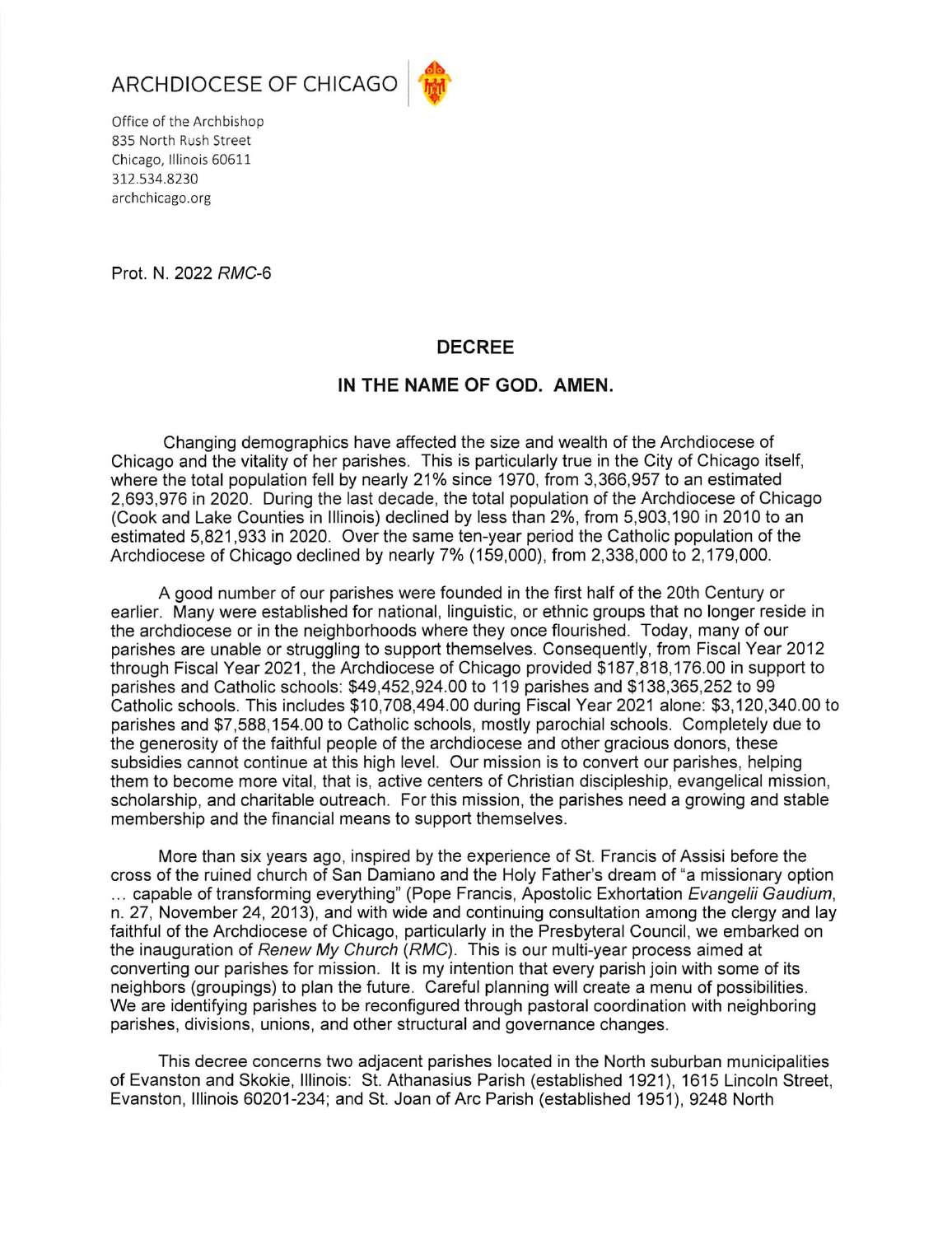Prot. N. 2022 RMC-6 **Decree** February 21, 2022 Page 2

Lawndale Avenue, Evanston, IL 60203-1509. The churches of the two parishes are approximately two miles apart, a drive of under six minutes.

In Fiscal Year 2020 the pre-COVID-19 average Sunday Mass attendance at St. Athanasius 438, a 49% decline from the 865 attending in Fiscal Year 2000. The same year, the average Sunday attendance at St. Joan of Arc Parish 555, a 5% decline from the 582 attending in Fiscal Year 2000. In both parishes, all Sunday Masses are celebrated in English.

In Fiscal Year 2021, St. Athanasius Parish had an operating surplus of \$13,148.00. In August 2021, the parish had savings of \$1,998,630.00 on deposit, no debt and estimated capital needs of \$2,915,850.00. By contrast, St. Joan of Arc Parish had operating deficits of \$136,154.00 in Fiscal Year 2021 and \$64,234.00 in Fiscal Year 2020. In August 2021, St. Joan of Arc Parish had \$218,846,00 in savings, no debt, and estimated capital needs of \$1,070,300.00.

During Fiscal Year 2019, liturgical life outside Sunday Mass at St. Athanasius Parish included 14 funerals, seven marriages, and 24 Baptisms. In the same period there were 14 funerals, one marriage, and nine Baptisms at St. Joan of Arc Parish. The combined totals for the two parishes, 28 funerals, eight marriages, and 33 Baptisms indicate less than average figures for a single suburban parish.

Following consultations last year with lay and clergy members of the parishes, including input from parishioners at large, a report was submitted to the Archdiocesan Standards and Recommendations Commission, a group of lay and clergy representatives from across the Archdiocese of Chicago. Recently, the Renew My Church Executive Committee submitted a recommendation to the pastoral leadership of the archdiocese. Due to a continuing decline in the number of priests to serve as pastors, difficulty in meeting operating budgets at St. Joan of Arc Parish, and significant capital needs at both parishes, the Church in this area will struggle financially and administratively to sustain more than one parish. If the care of souls. evangelization, and discipleship are to be the focus of future mission, the consolidation and conservation of resources under the leadership of a single pastor and pastoral team is needed.

THEREFORE, know that I, Cardinal Blase J. Cupich, Archbishop of Chicago, according to the norms of canon 50, canon 121, canon 127  $\S$ 51, 2, 2°, & 3, and canon 515  $\S$ 2 of the Code of Canon Law, have before me a proposal that the above-mentioned St. Athanasius Parish and St. Joan of Arc Parish, both in north suburban Cook County, Illinois, be extinguished as separate juridic persons in the Church and united to form one new juridic person, a territorial parish within the combined territories of St. Athanasius Parish and St. Joan of Arc Parish, the new parish will be called, ad interim, St. Athanasius and St. Joan of Arc Parish, and St. Athanasius Church will be designated the parish church. Know also, I convened the Presbyteral Council of the Archdiocese of Chicago electronically via the internet on December 21, 2021. Then, after hearing the Presbyteral Council and receiving its vote of 38 for and one against the proposal, I accepted the Presbyteral Council's advice and now, invoking the Holy Spirit,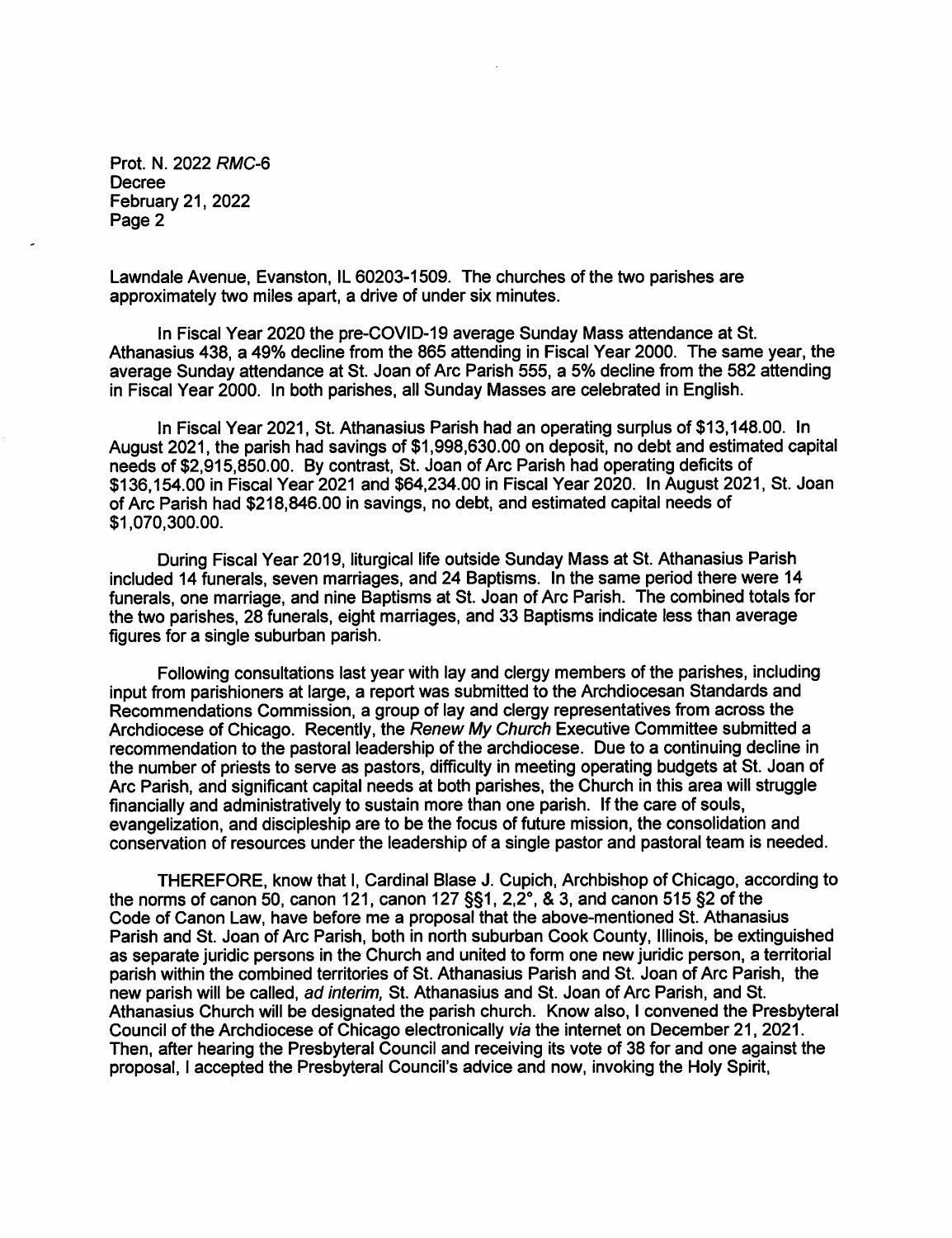**Prot. N. 2022 RMC-6 Decree February 21, 2022 Page 3** 

## *I decree the following:*

**1. Effective July 1, 2022, the above-mentioned St. Athanasius Parish and St. Joan of Arc Parish shall be extinguished as separate juridic persons in the Church and united to form one new juridic person, a territorial parish within the combined territories of the two parishes. The new parish is to be called,** *ad interim,* **St. Athanasius and St. Joan of Arc Parish;** 

**2. The ministries of the two extinguished parishes will be subsumed into those of the new St. Athanasius and St. Joan of Arc Parish;** 

**3. Each and all the parishioners of the two extinguished parishes, along with the faithful domiciled within the new parish boundaries, will be parishioners of the new St. Athanasius and St. Joan of Arc Parish;** 

**4. The territory of the new St. Athanasius and St. Joan of Arc Parish will be the combined territories of the extinguished St. Athanasius Parish and the extinguished St. Joan of Arc Parish as depicted and described on the map and in the document attached to this decree;** 

**5. Subject to the intention of founders and donors, and with due regard for any acquired rights, the goods and patrimonial rights of the two extinguished parishes, together with any obligations with which they may be burdened, will be those of the new St. Athanasius and St. Joan of Arc Parish ( canon 121);** 

**6. The churches of the extinguished St. Athanasius Parish and the extinguished St. Joan of Arc Parish will be churches of the new St. Athanasius and St. Joan of Arc Parish, retaining their own titles. St. Athanasius Church shall be designated the parish church of the new parish;** 

**7. The data submitted to the Presbyteral Council on this matter, together with the minutes of the Council meeting of December 21, 2021, are to be attached to this decree and will become available upon request to those eligible to receive them;** 

**8. The sacramental records and other materials relevant to historical research pertaining to the two extinguished parishes will be collected and maintained at the St. Athanasius Church campus, unless otherwise determined by the expert staff of the Joseph Cardinal Bernardin Archives and Records Center of the Archdiocese of Chicago; and** 

**9. Notification of this decree shall be given immediately through the official website of the Archdiocese of Chicago. The decree shall be conveyed to the pastors of St. Athanasius Parish and St. Joan of Arc Parish. As soon as possible, the pastors shall inform their parishioners of the decree through the parish bulletin or other suitable means.** 

*Before hierarchical recourse (appeal) may be taken against this decree, a written, dated, and signed petition, asking me to revoke or amend the decree, must be sent or delivered to me*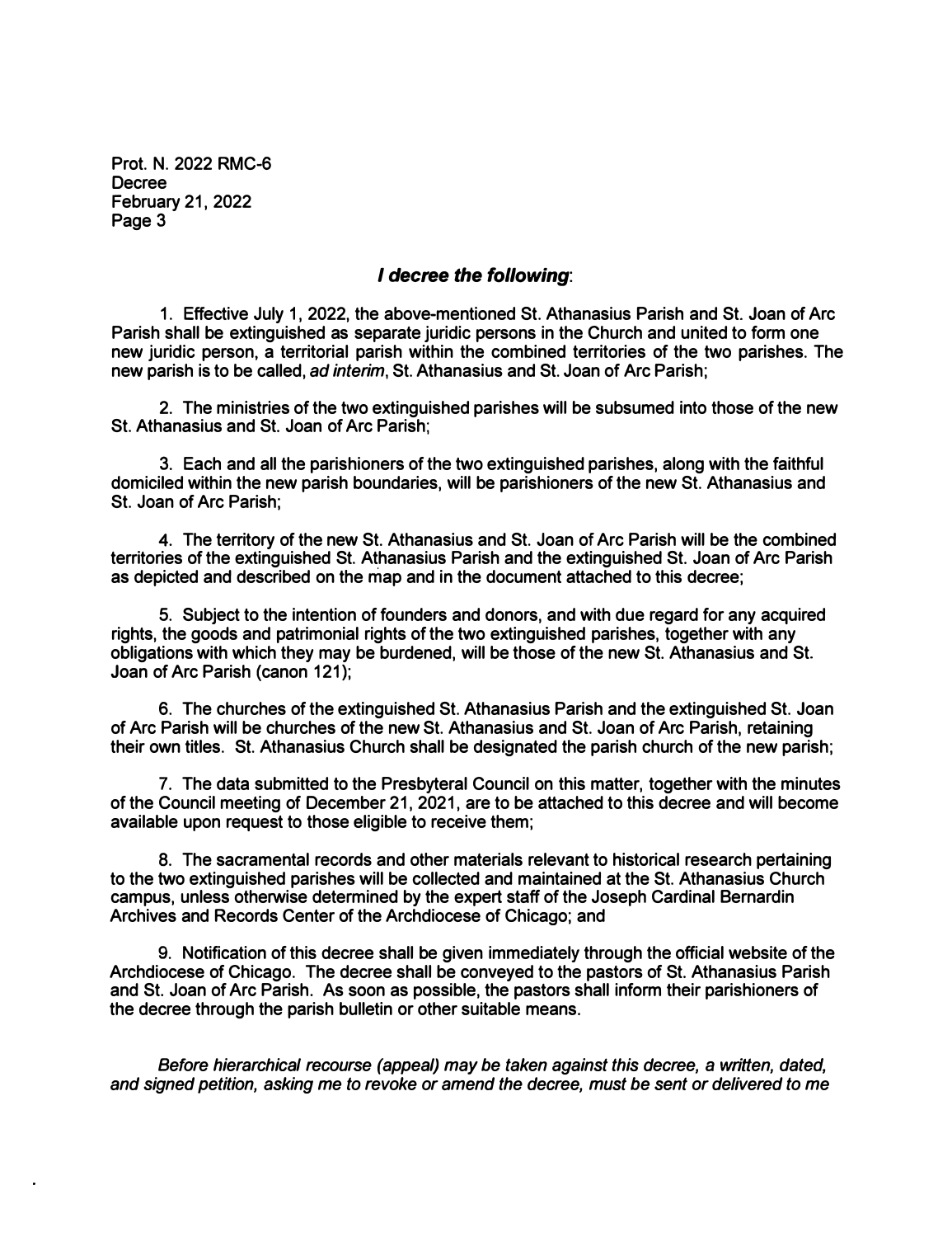Prot. N. 2022 RMC-6 Decree February 21, 2022 Page 4

within ten (10) useful days from notification of the decree (CIC cc. 1734, 1735, 1737). The address is Office of the Archbishop of Chicago, Archbishop Quigley Center, 835 North Rush Street, Chicago, Illinois 60611.

Given this 21<sup>st</sup> day of February, A.D. 2022. From Holy Name Cathedral, Chicago, Illinois

Archbishop of Chicago



Res. Robert Festele

**Ecclesiastical Notary** 

Attachments